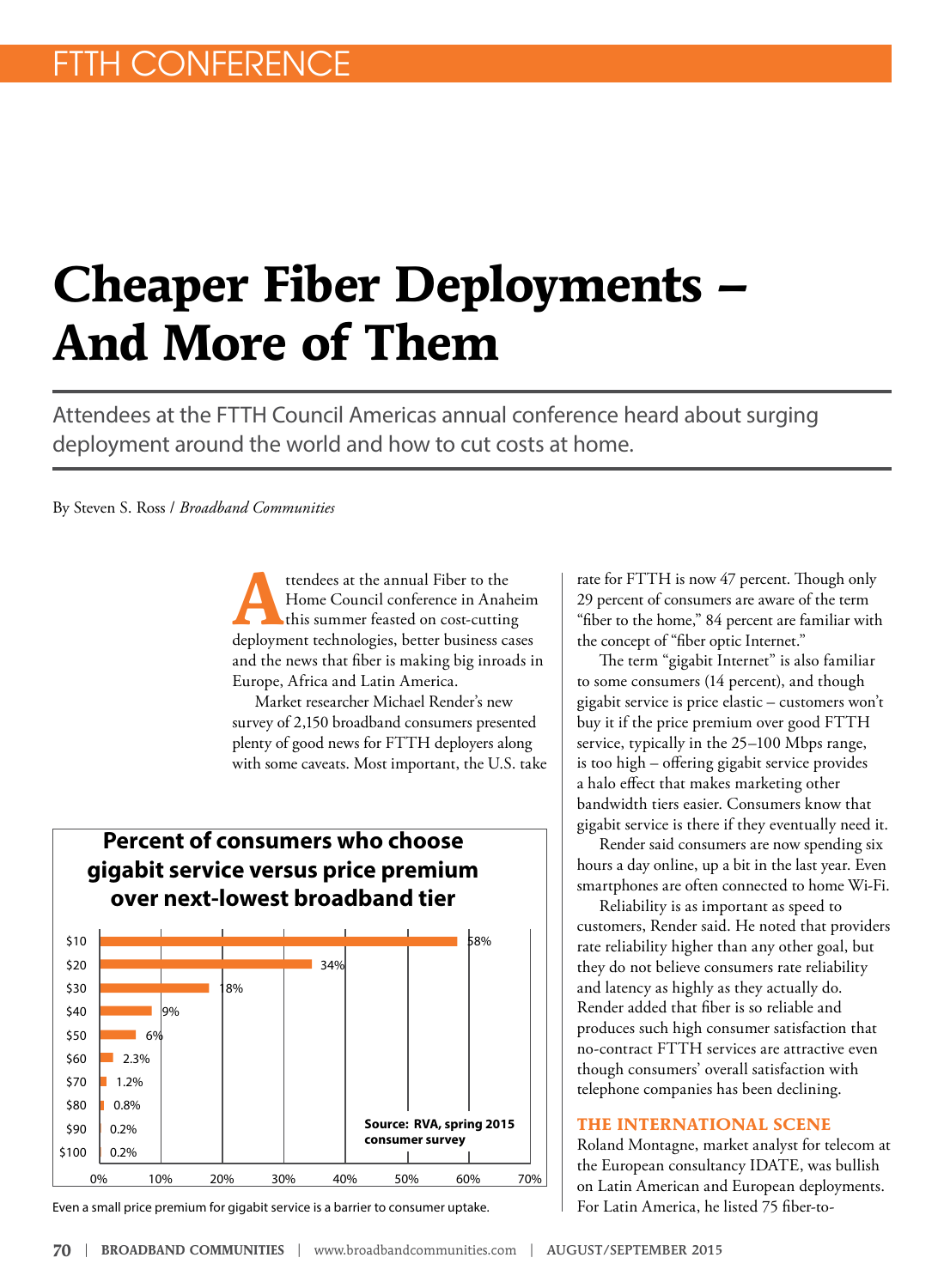the-building (FTTB) and FTTH deployments by 58 providers. Most fiber customers are served by FTTH; only 9 percent of access is through FTTB. More than 85 percent of households and businesses in Barbados and Uruguay have access to fiber, he said. In Mexico, the number is 17 percent, not far below the United States, where 20 percent of homes (24.5 million) are passed with fiber.

In terms of technology, GPON dominates Latin America; 97 percent of ports are GPON and only 3 percent EPON. Take rates are generally low, however, and marketing emphasizes entertainment downloads. Upload speeds are not heavily promoted.

Montagne reported that 2014 marked huge successes for fiber in Europe, and homes passed increased to about 50 million. The number of homes passed is an uncertain statistic when many of the homes are in MDUs because gaining permission to deliver fiber to individual units may be difficult or impossible. However, Hartwig Tauber, director general of the FTTH Council Europe, added that the EU-28 nations had 12.3 million FTTH/B subscribers by the end of 2014, up from only 8 million at the end of 2013.

Tauber noted that the numbers do not include large FTTB deployments in Russia, which is not an EU nation, and that Germany and the U.K. have less than 1 percent fiber adoption. BT, the British incumbent telecom, aims to serve broadband through G.fast on loops as long as 300 meters. Deutsche Telekom's plans center on using a VDSL variant, 35b.

Tauber stated that it would take \$210 billion to deploy fiber broadband to every building in Europe. The total is less than the \$240 billion the EU loaned to Greece (and which is unlikely to be repaid).

Christine Beylouni, director general of the FTTH Council MENA (Middle East North Africa), said that every day, 154 km of new fiber is deployed in Africa. The total has more than doubled in the past five years.

#### **VALUE OF FTTH**

The FTTH Council Americas released a study it had commissioned that confirmed Michael Render's earlier estimates of FTTH's effect on housing values. Render's conclusion, based on consumer surveys, has consistently

shown that fiber broadband adds value to dwelling units. His spring 2015 survey suggested an increase of 2.4 percent in value for a \$300,000 home and 2.8 percent for a \$200,000 home. The FTTH Council survey, using

a different methodology, found that

#### **ADVICE FOR DEPLOYING FIBER IN MULTIFAMIILY HOUSING**

- **Michael Weston, executive director, Verizon Enhanced Communities:** Identify the true owner of the building or the real decision-maker. In New York City, tracking down the true owner is not easy!
- **Barry Walton, formerly with Bell Aliant, now consulting for Magellan Advisors:** Buildings are all unique. Determine building characteristics, design options and design decisions; communicate with customers and residents and only then write the implementation plan. The plan should cover getting fiber into the building, customer security and privacy.
- **Walton:** Think creatively. One pathway to housing units is from the garbage chute room typically on each floor. If there is room, the hub box could be on mid-floor rather than in the basement.
- **Walton:** Take lots of pictures for the designers back in the office.
- **Andre Kriger, FTTH Director, Telefonica Vivo Brazil:** Do a lot of leafletting. Wine and cheese parties didn't increase penetration for us.
- **Kriger:** Clear up customer complaints before you try to sell more customers.
- **Weston:** When we first started to install, property owners were nervous about where the demark was and whether they could ever do away with us. FTTB ultimately topped out, so we're retrofitting 250,000 units in older deployments.
- **Weston:** Owners with large property portfolios are nice because they have more experience and more business potential, but they are tougher to negotiate with.
- **Weston:** Key negotiating issues include aesthetics, tenant inconvenience, special considerations for specific tenants or owners, and impact on the existing provider.
- **Walton:** Try to wire everything; fiber the apartments along with the building because piecemealing is more costly.
- **Weston:** Bulk service is growing. Bulk business has doubled recently for Verizon, but it's still well under 10 percent.
- **Weston:** Marketing agreements, done right, are great. But we have them for only half our MDU builds.
- **Kriger:** When you get close to capacity on fusion splice boxes, there's a bigger chance that splices will break.

**Weston:** Gamers want low latency, so wireless is unsatisfactory for them.

**Kriger:** Wi-Fi issues account for 20 percent of trouble calls.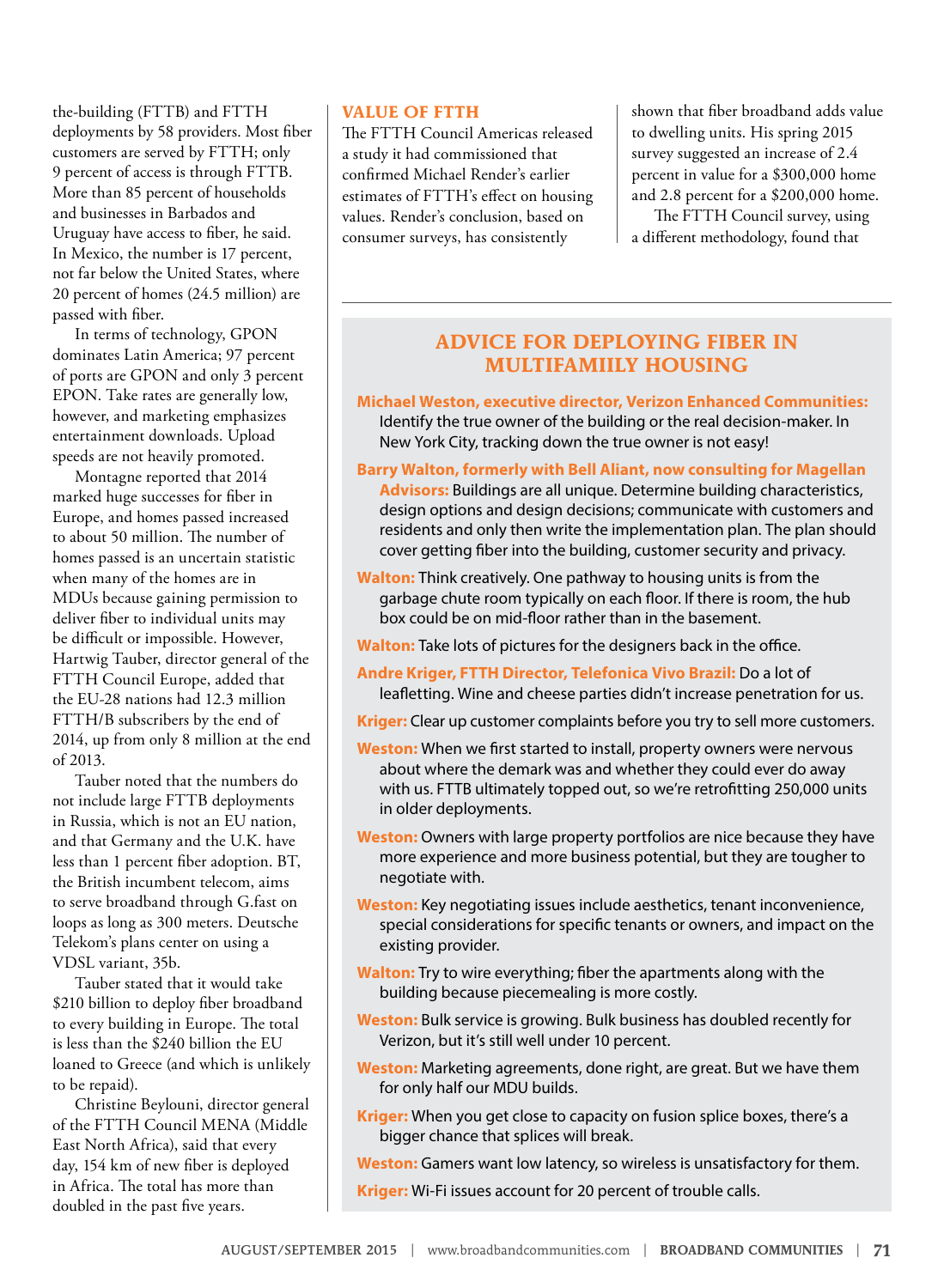## TH CONFERENCE

fiber added 3.5 percent to home prices. The conclusion was based on 500,000 home sales during fall 2014 in 14 communities. The median home sales price was \$175,000.

#### **SDN VISION**

Kurt Raaflaub, senior product marketing manager at ADTRAN, described the imperative for softwaredefined networks (SDN) in stark terms. With the growth in bandwidth demand, how does a provider add capacity where needed – to a new factory or commercial center, for instance – without laying down a new network spur? In theory, fiber and Ethernet should make the task easy. A provider can write a few scripts to control routers and switches, physically reconfigure a local distribution hub or two and maybe run a cable from the nearest trunk into the new building. However, these are tasks for specialized network engineers. What happens if the provider doesn't have enough fiber capacity in that part of the network?

Raaflaub noted that wavelengthrouted PON is very efficient but not very agile. Instead, his solution is wave-selected PON, which allows every user to get any wavelength on a fiber. In many cases, this allows providers to increase bandwidth without touching the physical network at all – a few keystrokes provision the new customer.

This is one reason many network designers and vendors are so excited about SDN. It allows service segregation (a bank could have its own wavelength), capacity expansion (add a channel), dynamic load balancing (rogue detection and mitigation), energy efficiency, even easier OLT maintenance.

The next year should bring much NG-PON2 hardware, which will allow providers to more comfortably serve businesses and residences on the same fiber line. Providers can also phase in expensive wave-division multiplexing (WDM) and even more expensive wavelength-

### **Photos From the Expo Floor**

Exhibitors at the FTTH Conference showed new products that save space, time and power in fiber deployments.



The Clearfield Makwa hub – perhaps the industry's most compact – uses a new high-density tray.

tunable lasers to specific customers by overlaying even single P2P fiber. The expense is real but still cheaper than laying new fiber. Emerging SDN and network functions virtualization (NFV) tools should make management of the extra electronics easier as well.

*Editor-at-large Steve Ross can be reached at steve@bbcmag.com.*





Clearfield's high-density pedestal uses one of its standard cassettes. This technician-friendly Clearview Black has an integral splicing tray and a jig that makes it easy to splice individual round fibers to a single ribbon cable.